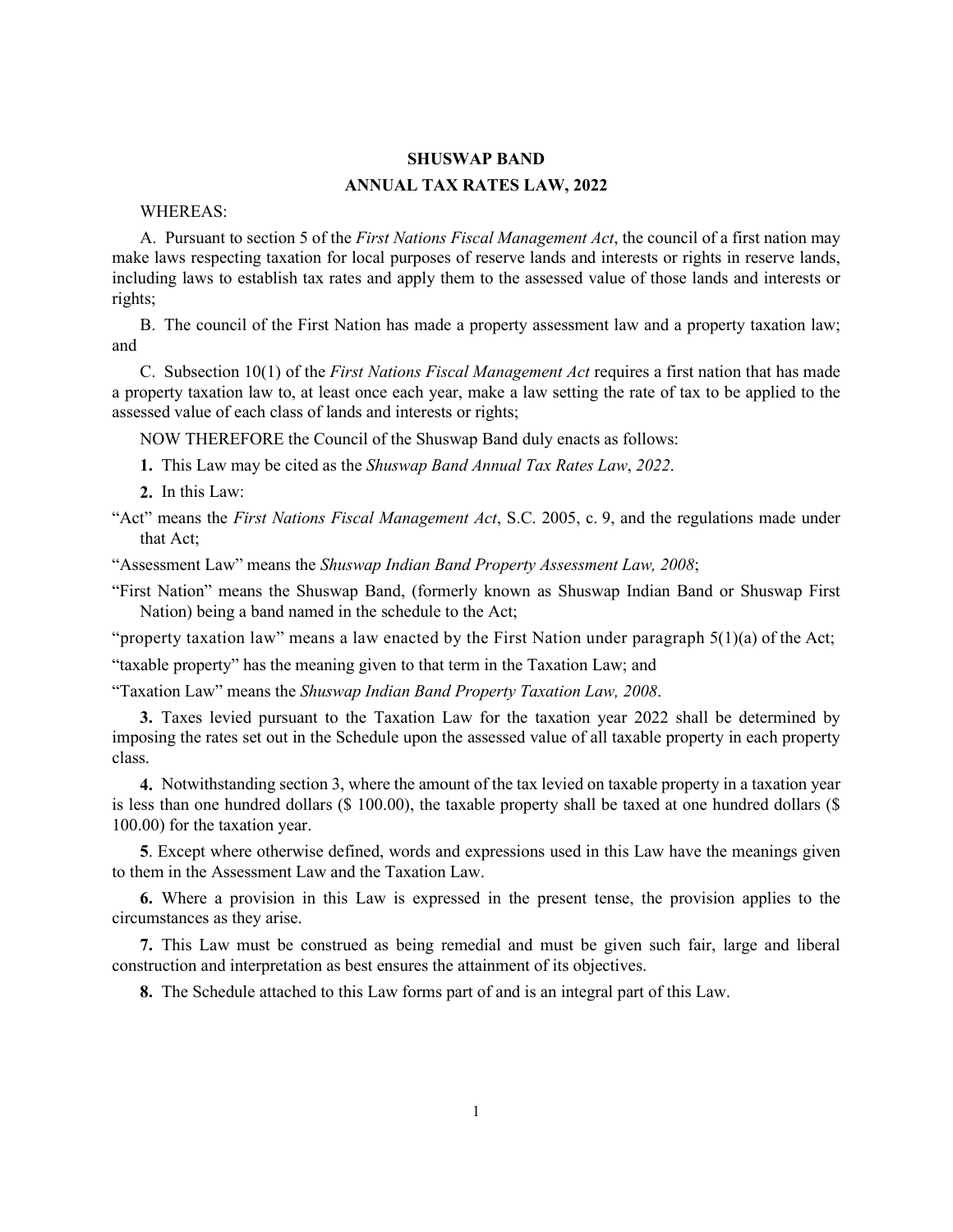**9.** This Law comes into force and effect on the day after it is approved by the First Nations Tax Commission.

THIS LAW IS HEREBY DULY ENACTED by Council on the 11 day of May 2022, at Shuswap Reserve, in the Province of British Columbia.

A quorum of Council consists of two (2) members of Council.

Chief Barb Cote Councillor Tim Eugene

Councillor Mark Thomas